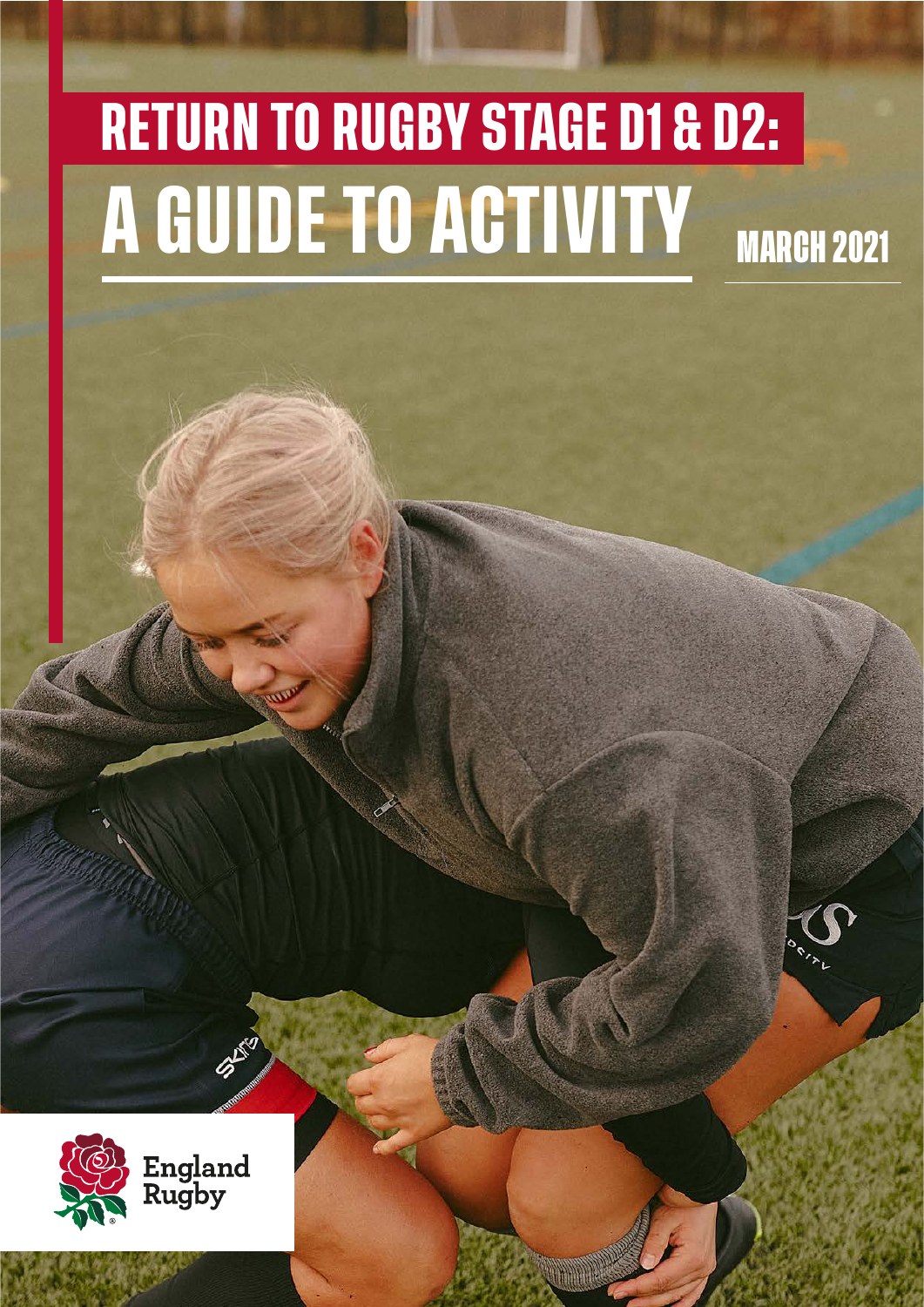#### **INTRODUCTION**

The progression to stage D1 on the [Return to Rugby Roadmap f](https://www.englandrugby.com/participation/running-your-club/coronavirus/coronavirus-resources)rom the 29th March 2021 means that contact activity except scrum and maul can take place in training and inter-club Tag, Touch and Ready4Rugby fixtures can restart. The progression to stage D2 on the Return to Roadmap from the 26th April 2021 means contact fixtures under temporary law variations (no scrum or maul) can take place.

This is an extension of the overall guidance outlined in the [Return to](https://www.englandrugby.com/participation/running-your-club/coronavirus/return-to-rugby)  [Community Rugby Guidance.](https://www.englandrugby.com/participation/running-your-club/coronavirus/return-to-rugby) Clubs should continue to work within these guidelines to ensure that all facility,

pre-activity and other general operational practices are safe and appropriate.

Clubs are now able to organise Tag, Touch and Ready4Rugby at stage D1 and contact fixtures under temporary law variations, which remove the scrum and maul at stage D2. Clubs should only do this once they have carried out an appropriate risk assessment to take into account additional considerations that may be required during the Covid-19 pandemic, for example total number of people on site and adhering to social distancing. Clubs should ensure they are appropriately setup and prepared for safely welcoming other clubs and

individuals to their facilities. More information is available in the [Return to](https://www.englandrugby.com/participation/running-your-club/coronavirus/return-to-rugby)  [Community Rugby](https://www.englandrugby.com/participation/running-your-club/coronavirus/return-to-rugby) and [Facility](https://www.englandrugby.com/participation/running-your-club/coronavirus/return-to-rugby)  [Reopening Guidance.](https://www.englandrugby.com/participation/running-your-club/coronavirus/return-to-rugby)

The 'progressive' reintroduction of contact activity is important to ensure players can continue to practice core skills and are able to start preparing and conditioning themselves appropriately as the game continues to progress back to normality with regular training and matches. Clubs found to be in breach of permitted activity may face disciplinary action and/or invalidate their liability insurance.

#### **STAGE D – TRAINING ACTIVITY GUIDANCE**

 In Stage D, initial training sessions should focus on building players general fitness levels and rugby skill development along with non-contact game play such as Tag, Touch and Ready4Rugby. Contact training activities should be introduced incrementally, building up to a maximum of 20 minutes duration per session.

**Coaches and session organisers should apply the following key mitigations to reduce exposure risk amongst players.**

• No scrum or maul activity permitted.

- Incremental build up to a maximum of 20 minutes contact activity within a single training session.
- Activity should last no longer than 15 minutes without a break to sanitise.
- Team play activities Tag, Touch and Ready4Rugby formats.

• During a session (contact activities and Tag/Touch/Ready4Rugby activities combined) players should avoid face to face exposure of more than 3 seconds and more than 15 minutes of exposure at less than 1 metre with another player.

- Coaches and players should remain social distanced during breaks.
- Coaches should remain socially distanced when giving players instruction, observing and giving feedback.
- Ensure all players clean hands and equipment is sanitised after contact skills training.
- Team huddles should be avoided. Spitting and chewing gum should also be avoided.
- Ensure there is appropriate first aid cover for a contact session.

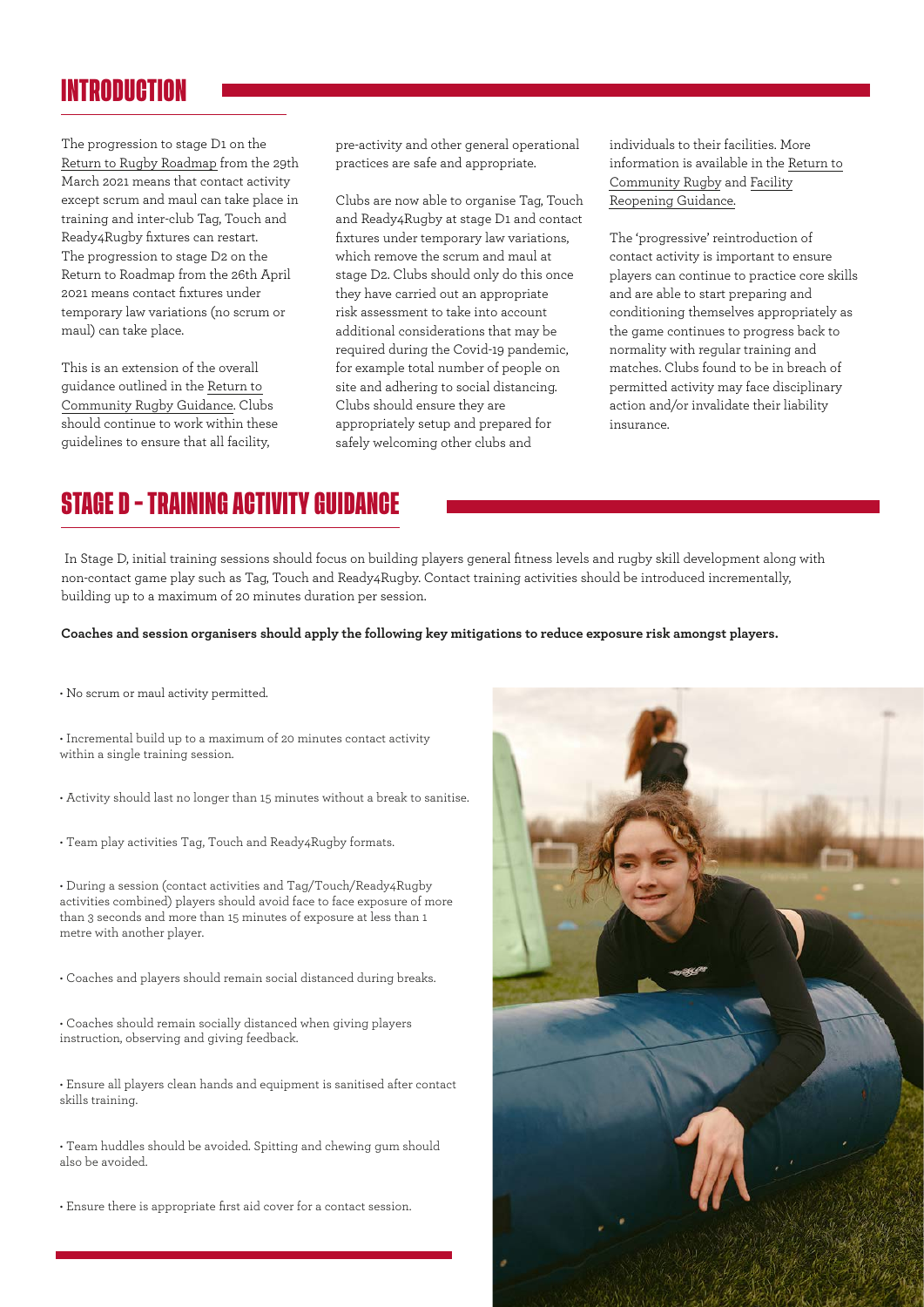#### **TOTAL TIME OF ALL CONTACT ACTIVITY SHOULD NOT EXCEED 20 MINUTES PER SESSION**

**There are no restrictions on group size, however we recommend adoption of recommended coach to player ratios. Players may be returning from an extended period of inactivity, not just rugby activity and coaches should consider an incremental reintroduction for players such as duration, intensity and type of activities.**

**Coach to player ratios:** U7 **1:6** U8 **1:8** U9-U18 **1:10** Adult **1:15**

| ۰. |
|----|

| · Safe legal technique by ball carrier and tackler.                                                                 |   |
|---------------------------------------------------------------------------------------------------------------------|---|
| • Introduce incrementally starting with contact with floor.                                                         |   |
| · Reintroduce tackling 1v1 to develop ball carry and tackle technique.                                              |   |
| · Small group activity, preferably with players working in pairs.                                                   |   |
| . Use of tackle bags, shields and pads that are cleaned and sanitised after each player use.                        |   |
| • A focus on the key coaching points.                                                                               |   |
| • Ensure players are confident and physically ready before increasing intensity.                                    |   |
| • No upright tackles.                                                                                               |   |
| $\cdot$ No holding the ball carrier up in the tackle.                                                               |   |
| • No equipment such as tackle pads, bags and shields to be used by multiple people without cleaning and sanitising. |   |
| • Coaches must NOT hold pads or shields or bags for age grade players.                                              |   |
| HIIHK                                                                                                               |   |
| • Incremental introduction of the ruck into training sessions.                                                      |   |
| · Reduce numbers in the practice to build confidence and refine technique.                                          |   |
| • Build intensity in line with players stage of development.                                                        |   |
| • Ensure all activity is within the laws of the game.                                                               |   |
|                                                                                                                     |   |
| • Coaches must not hold tackle shields for players.                                                                 |   |
| • No equipment such as tackle pads, bags and shields to be used by multiple people without cleaning and sanitising. |   |
|                                                                                                                     |   |
|                                                                                                                     |   |
| • Incremental introduction starting with jumping and landing                                                        |   |
| • Lifting of a jumper (u15 and above only)                                                                          |   |
| • Start uncontested building to contested                                                                           |   |
| • Reduce the time the front lifter and a jumper are face to face in lineout set up to under 3 seconds.              |   |
| • No maul to be formed after ball secured.                                                                          | X |
|                                                                                                                     |   |
| · Individual body shape including harness/resistance band and neck strength exercises permitted.                    |   |
| • No scrum practice with others, including on scrum machines, sleds and unit practice.                              |   |



R

**MAUL**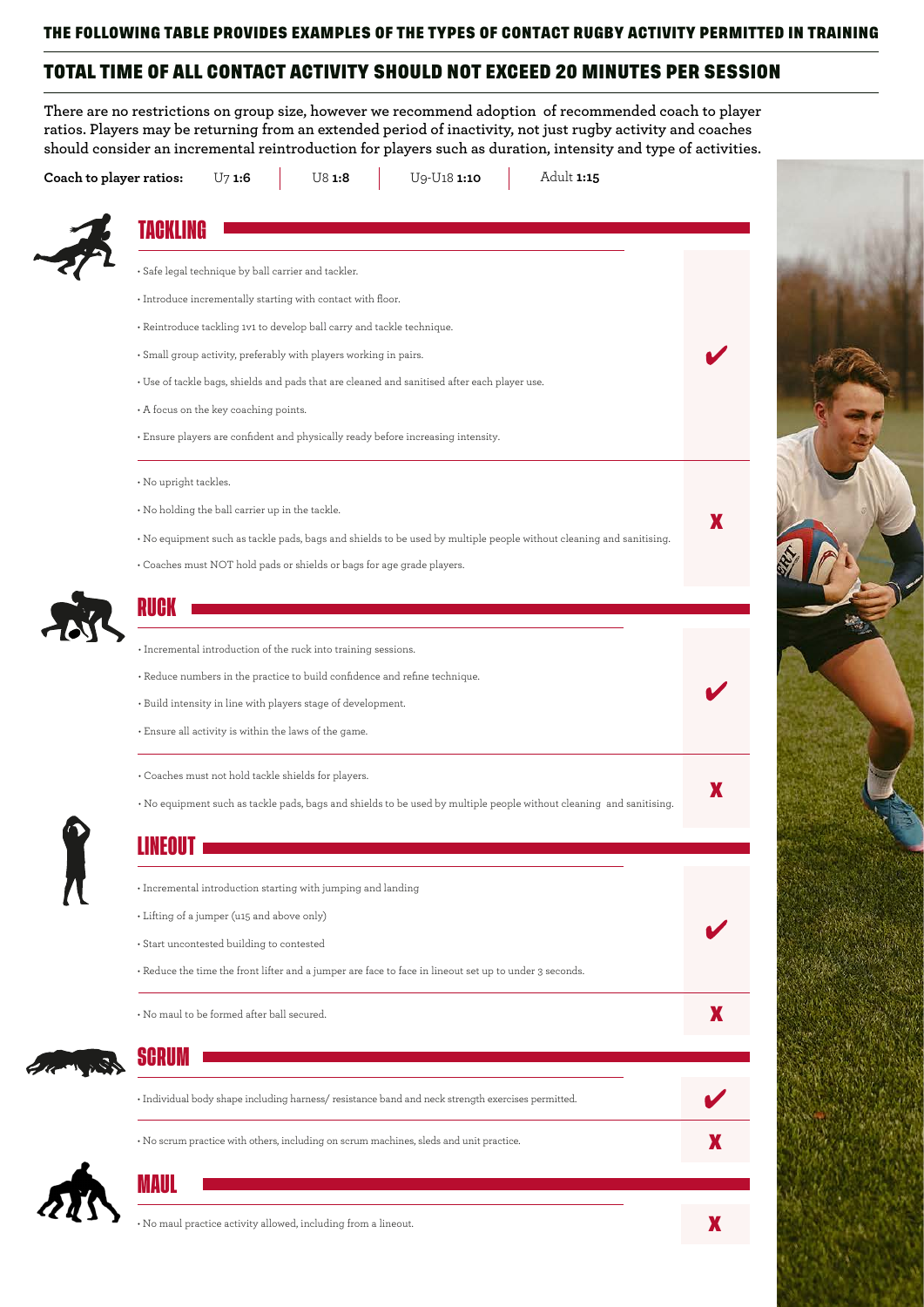### **EQUIPMENT**

• Any equipment such as tackle pads, shields, bags should be cleaned and sanitised after each individual players use.

• All other equipment including tags and rugby balls should be cleaned and sanitised after a maximum of 15 minutes activity.

• The holding of tackle shields, pads or bags must not be carried out by a coach or adult for any age grade player. [Watch the Holding a](https://www.youtube.com/watch?v=dxXQPCKB8RM&t=1s) [Tackle Pad Safely video for more information.](https://www.youtube.com/watch?v=dxXQPCKB8RM&t=1s)

• Sharing of equipment should be avoided at all times including bibs and playing shirts on match days.

• Players should refrain from touching or removing their mouth guard, and if they do so must wash their hands. Mouth guards must not be left on shared surfaces and should be placed in a personal container and stored with personal possessions.

• Any protective clothing such as head guards and shoulder pads must comply with World Rugby guidance. Head guards and shoulder pads must not be shared during sessions.

• Players should bring their own water bottles and team water bottles should not be used.

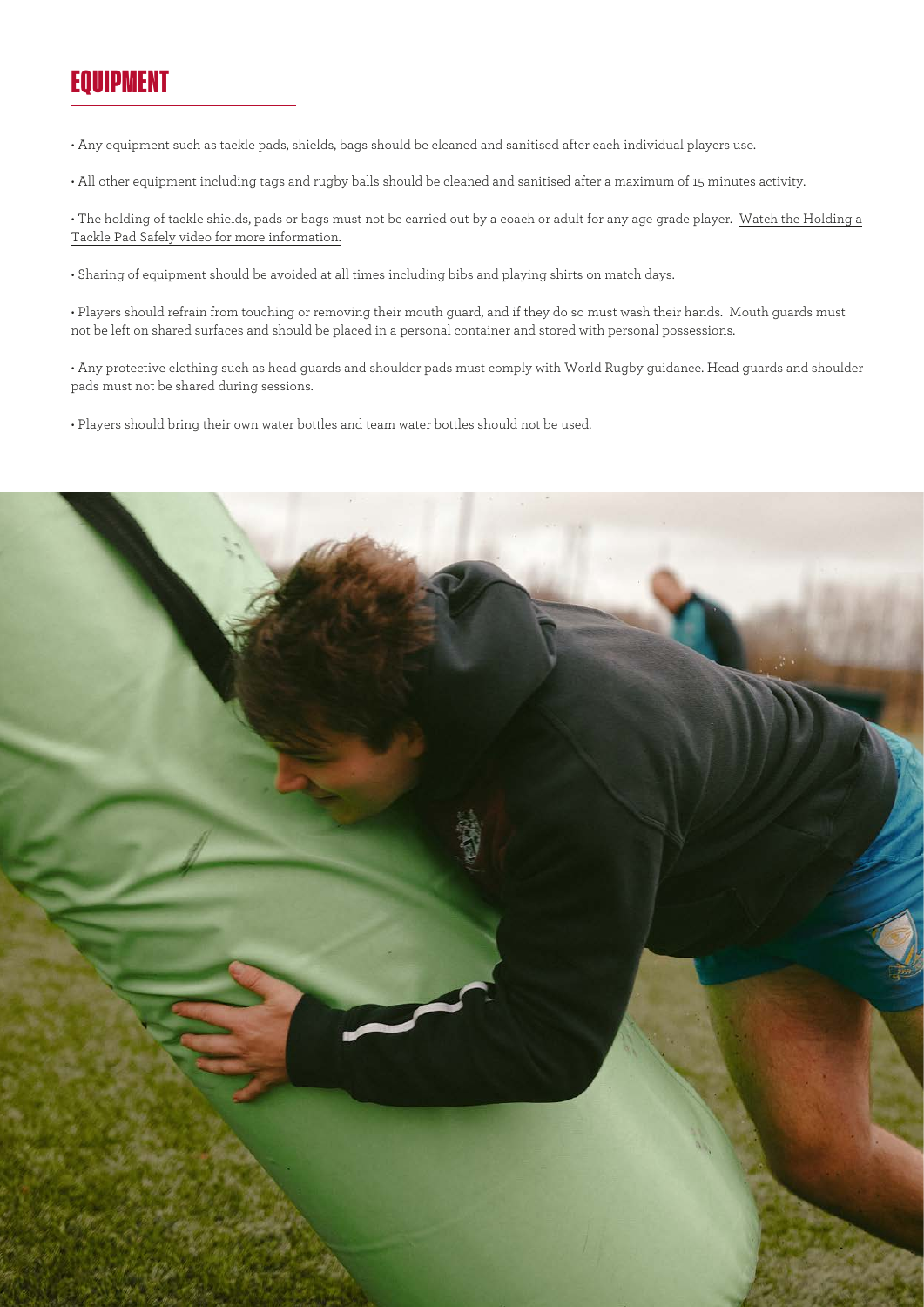## **COACHES TOP TIPS**

- Revisit the key coaching points for the core skills of the game.
- Practice observation and analysis skills by watching footage of games and individual player actions.

• Use of England Rugby session guidance template available from 22nd March 2021 on coronavirus resources page englandrugby.com

**Useful links: [Coaching page](https://www.englandrugby.com/participation/coaching) [Player position workshop series](https://www.englandrugby.com/participation/playing/inspired-to-play)**

#### **STAGE D2**

#### **From the 26th April we expect to move to stage D2 on the Return to Rugby Roadmap.**

This allows for contact matches to take place under temporary law variations removing the scrum and maul. Fixtures are optional and clubs should look to discuss with coaches and players before arranging fixtures as players will be returning in different stages of readiness and putting players in fixtures too quickly and too frequently could lead to a higher risk of injury.

When organising fixtures consider using the **[GAME ON](https://www.englandrugby.com/participation/playing/game-on)** principles such as match duration and using quarters instead of halves.

Match officials refereeing the law variations should visit the coronavirus resources page for more information on officiating these law variations.

### **SESSION PLANNING**

As we return to activity Coaches should consider what they are returning players for. We hope that the start of the 21/22 season in September will see the reintroduction of competitive full contact rugby union and with this in mind the aim should be to have players in the best state of readiness for the 21/22 season.

When planning sessions for players to return, coaches should consider the following:

- Adjust session durations and frequency to bring players back safely.
- Plan sessions in 3- 4 session blocks to have a long term view of integrating the players back.
- Plan the intensity of the activity as well as the activity itself. This should start with low intensity building.
- Do not try to progress players too quickly. Players will return at different levels of readiness and activity should reflect this. Players should not progress until confident and physically safe to do so.